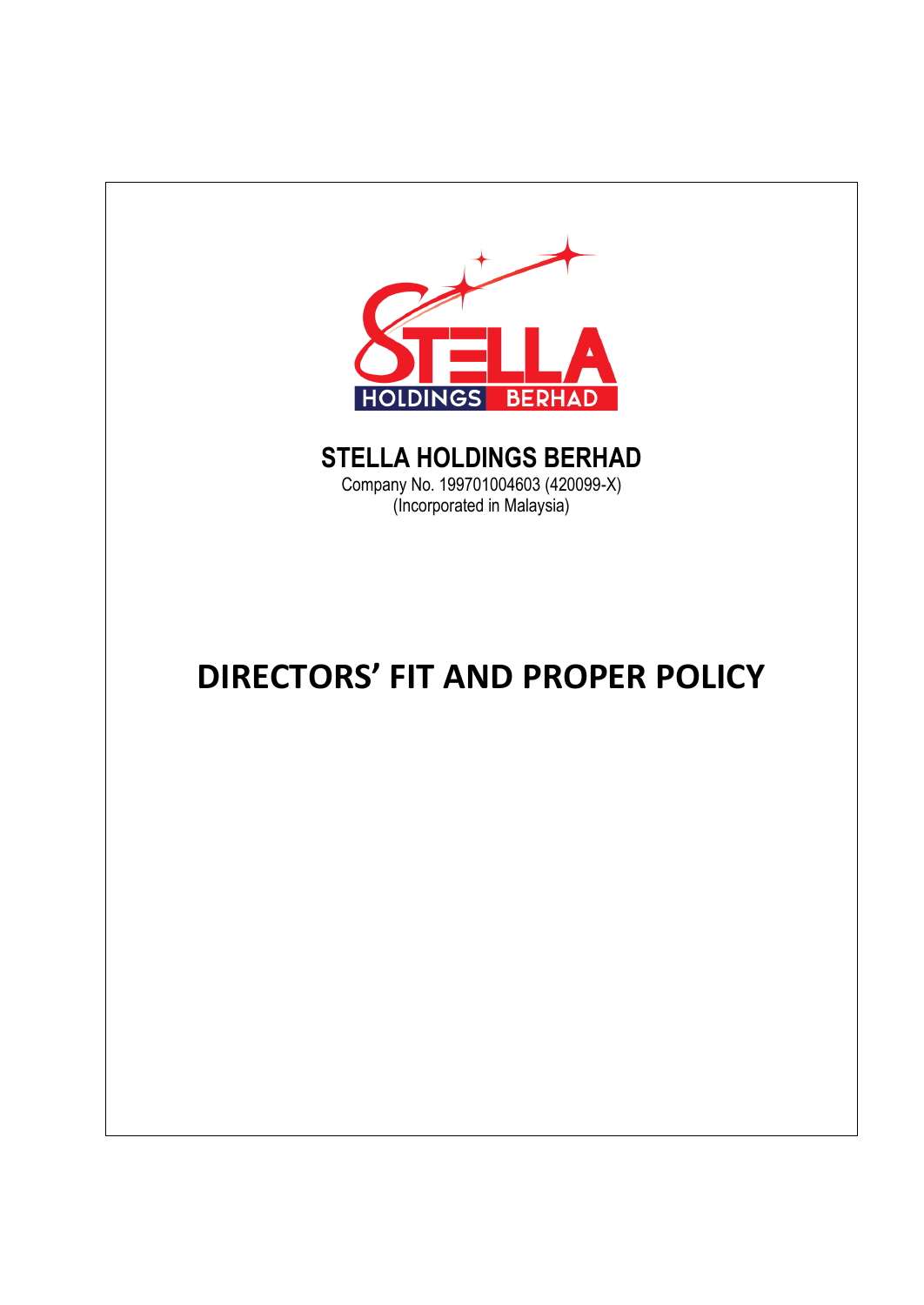

## **DIRECTORS' FIT AND PROPER POLICY**

#### **1. PURPOSE**

- 1.1 The purpose of the directors' fit and proper policy ("**the Policy**") are:-
	- (a) to set out the fit and proper criteria for the appointment and re-election of Directors on the Board of Stella Holdings Berhad ("**Stella**" of "**the Company**") and its subsidiaries.
	- (b) to ensure that board quality and integrity are addresses and that each of the Directors has the character, experience, integrity, competence and time to effectively discharge his/her role as a Director of Stella and its subsidiaries.
	- (c) to guide the Nomination Committee and the Board in their review and assessment of the persons that are to be appointed to the Board as well as Directors who are seeking for re-election.

### **2. THE POLICY**

2.1 The fit and proper criteria in assessing the appointment or re-election of a Director, include, but not limited to the following:

### 2.1.1 Character and Integrity

- (a) Probity
	- is compliant with legal obligations, regulatory requirements and professional standards
	- has not been obstructive, misleading or untruthful in dealings with regulatory bodies or a court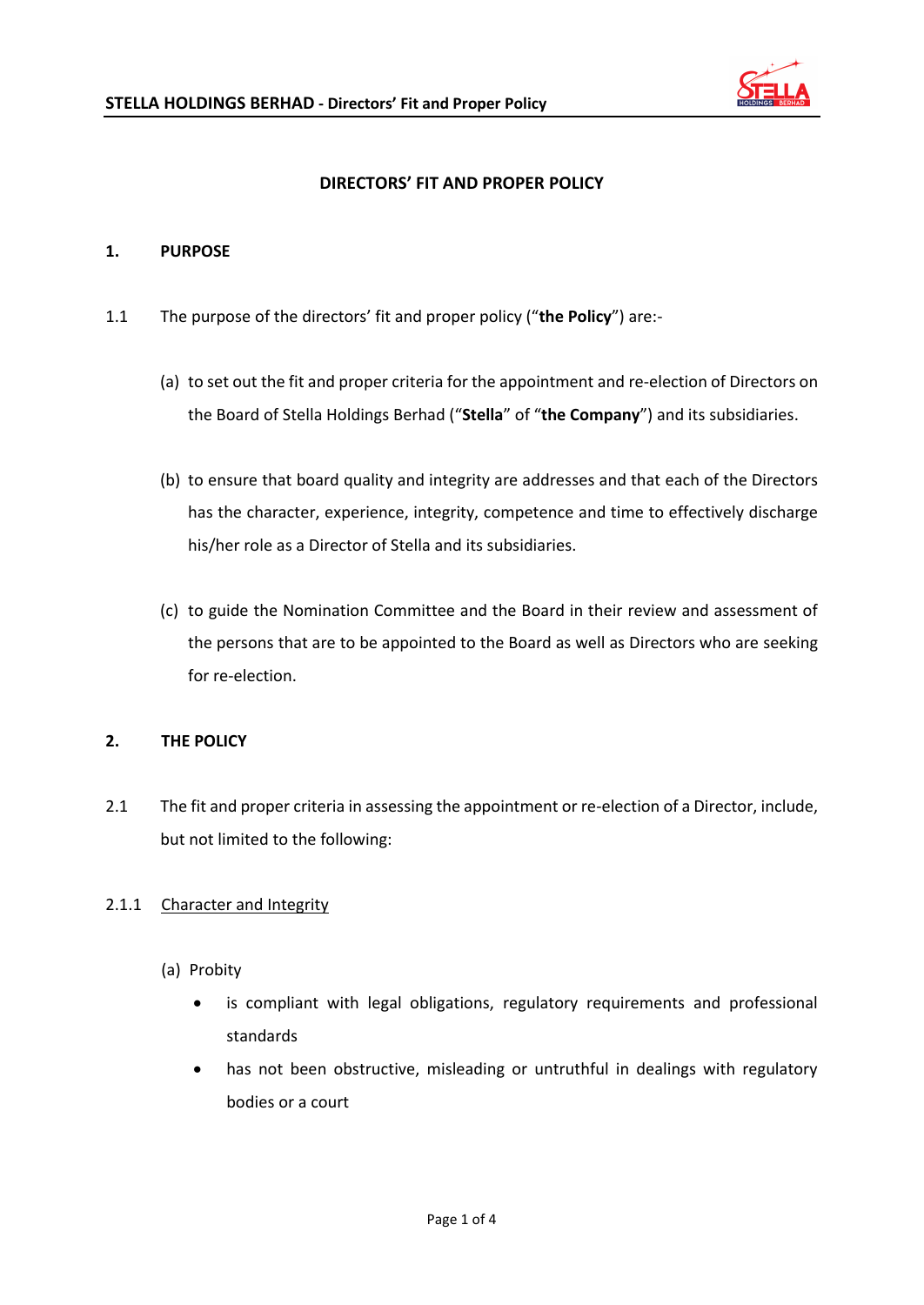

- (b) Personal integrity
	- has not perpetrated or participated in any business practices which are deceitful, oppressive improper (whether unlawful or not), or which otherwise reflect discredit on his professional conduct
	- service contract (i.e. in the capacity of management or director) had not been terminated in the past due to concerns on personal integrity
	- has not abused other positions (i.e. political appointment) to facilitate government relations for the Company in a manner that contravenes the principles of good governance
- (c) Financial integrity
	- manages personal debts or financial affairs satisfactorily
	- demonstrates ability to fulfil personal financial obligations as and when they fall due
- (d) Reputation
	- is of good repute in the financial and business community
	- has not been the subject of civil or criminal proceedings or enforcement action, in managing or governing an entity for the past 10 years
	- has not been substantially involved in the management of a business or company which has failed, where that failure has been occasioned in part by deficiencies in that management

### 2.1.2 Experience and competence

- (a) Qualifications, training and skills
	- Possesses education qualification that is relevant to the skill set that the director is earmarked to bring to bear onto the boardroom
	- has a considerable understanding on the workings of a corporation
	- possesses general management skills as well as understanding of corporate governance and sustainability issues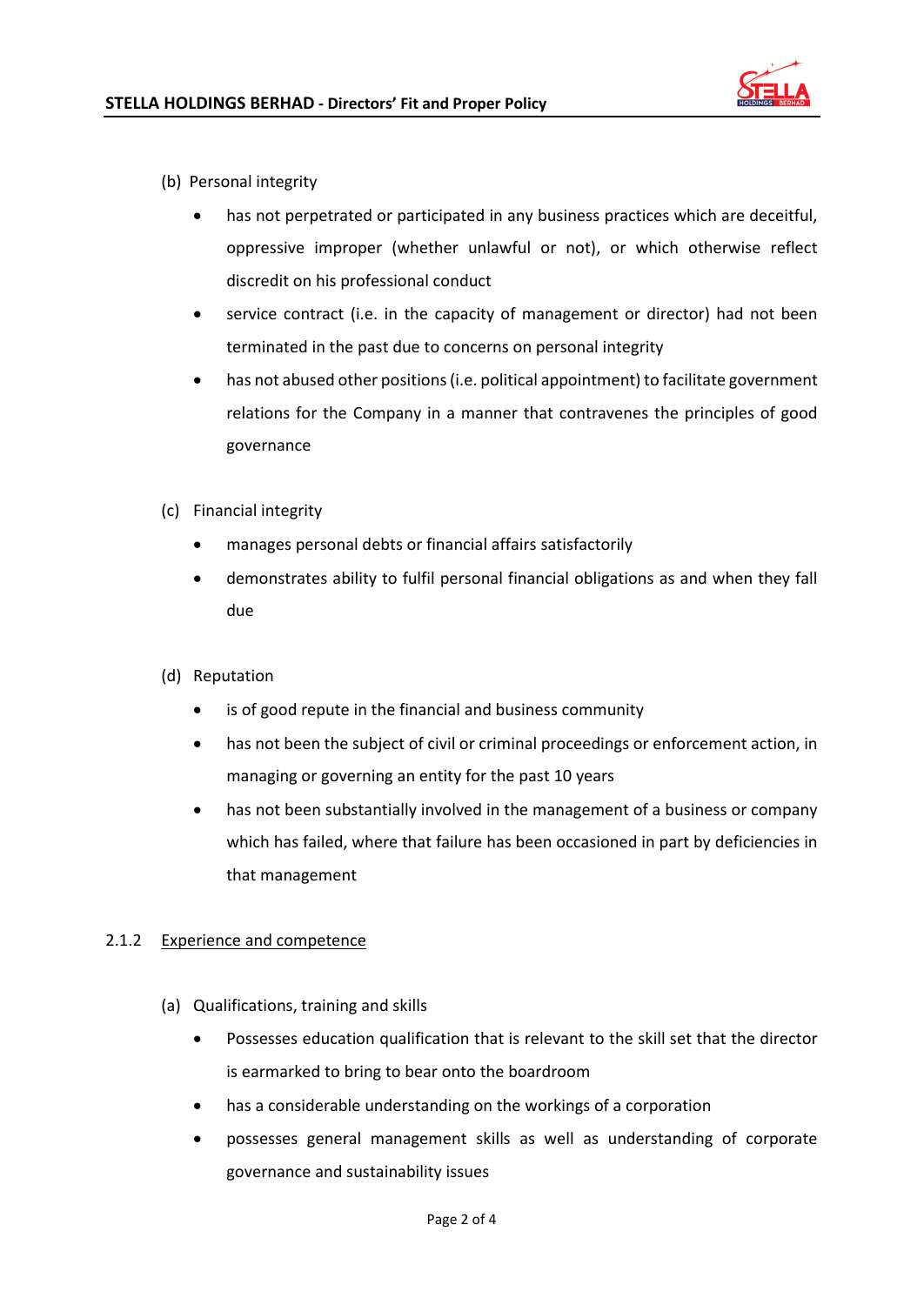

- keeps knowledge current based on continuous professional development
- possesses leadership capabilities and a high level of emotional intelligence
- (b) Relevant experience and expertise
	- possesses relevant experience and expertise with due consideration given to past length of service, nature and size of business, responsibilities held, number of subordinates as well as reporting lines and delegated authorities
- (c) Relevant past performance or track record
	- had a career of occupying a high level position in a comparable organization, and was accountable for driving or leading the organisation's governance, business performance or operations
	- possesses commendable past performance record

#### 2.1.3 Time and commitment

- (a) Ability to discharge role having regard to other commitments
	- able to devote time as a board member, having factored other outside obligations including concurrent board positions held by the director across listed issuers and non-listed entities (including not-for-profit organization)
- (b) Participation and contribution in the board or track record
	- demonstrates willingness to participate actively in board activities
	- demonstrates willingness to devote time and effort to understand the businesses and exemplifies readiness to participate in events outside the boardroom
	- manifests passion in the vocation of a director
	- exhibits ability to articulate views independently, objectively and constructively
	- exhibits open mindedness to the views of others and ability to make considered judgment after hearing the views of others